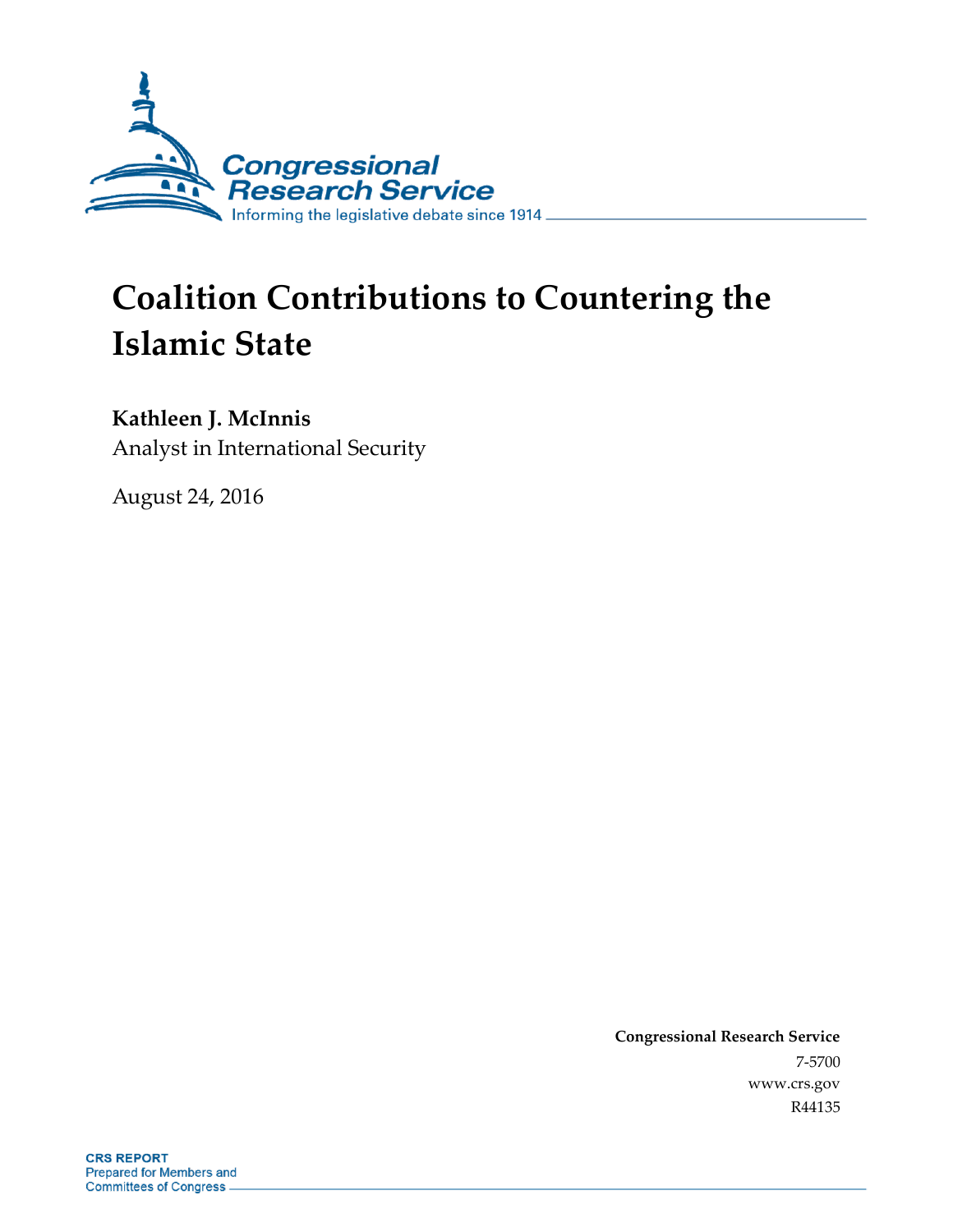# **Contents**

## **Figures**

### **Tables**

|--|--|--|

### **Contacts**

|--|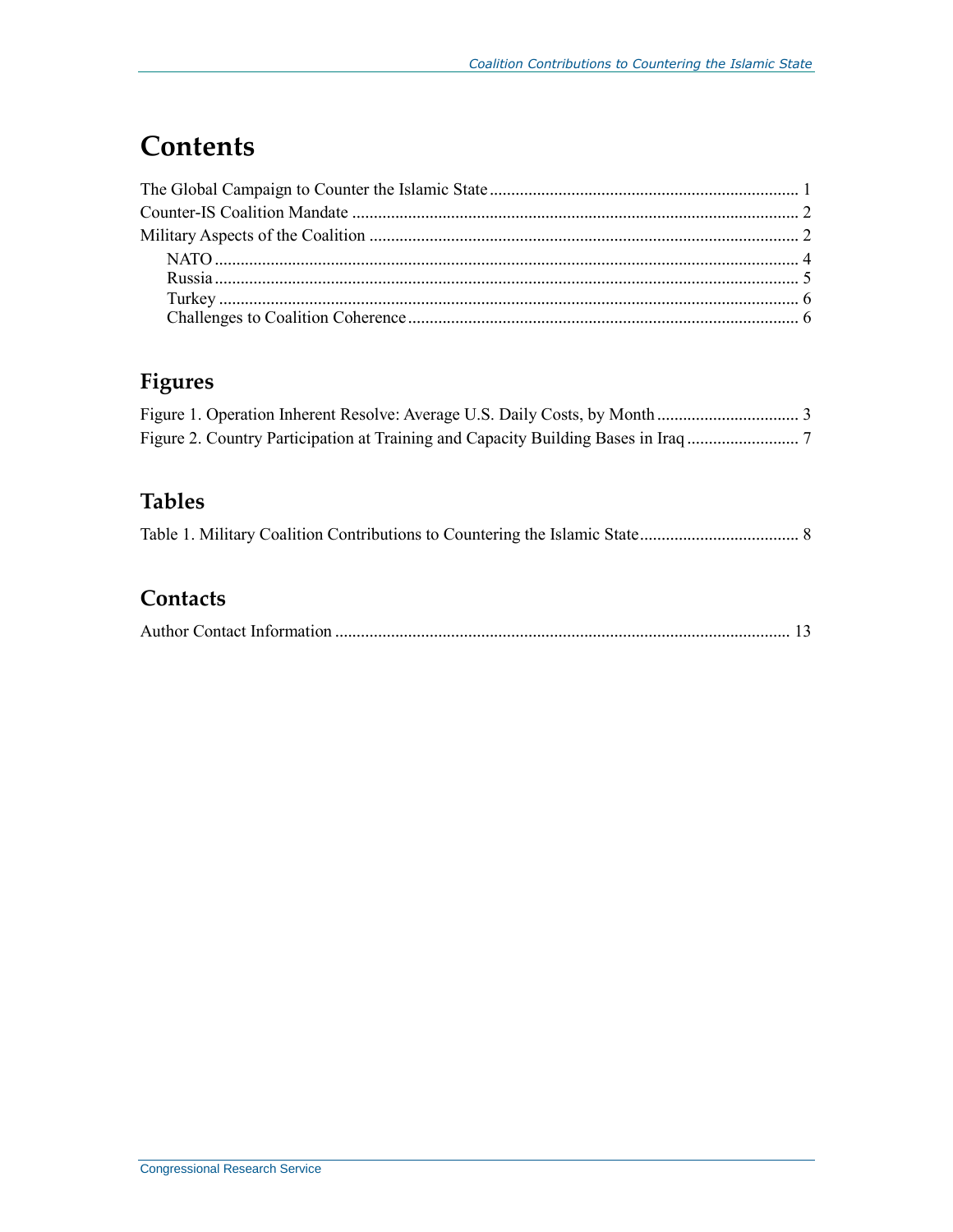# **The Global Campaign to Counter the Islamic State<sup>1</sup>**

On September 10, 2014, President Obama announced the formation of a global coalition to "degrade and ultimately defeat" the Islamic State (IS, aka the Islamic State of Iraq and the Levant, ISIL/ISIS or the Arabic acronym  $Da'esh$ .<sup>2</sup> Subsequently, over 60 nations and partner organizations agreed to participate, contributing either military forces or resources (or both) to the campaign. In Brussels in December 2014, 60 of these partners agreed to organize themselves along five "lines of effort,"<sup>3</sup> (by contrast, the United States strategy involves nine lines of effort), with at least two countries in the lead for each: $4$ 

- supporting military operations, capacity building, and training (led by the United States and Iraq);
- stopping the flow of foreign terrorist fighters (led by The Netherlands and Turkey);
- cutting off IS access to financing and funding (led by Italy, the Kingdom of Saudi Arabia and the United States);
- addressing associated humanitarian relief and crises (led by Germany and the United Arab Emirates); and
- exposing IS' true nature (led by the United Arab Emirates, the United Kingdom, and the United States).

According to the U.S. State Department, there are currently 66 participants in the coalition, including Afghanistan, Albania, the Arab League, Australia, Austria, Bahrain, Belgium, Bosnia and Herzegovina, Bulgaria, Canada, Croatia, Cyprus, Czech Republic, Denmark, Egypt, Estonia, the European Union, Finland, France, Georgia, Germany, Greece, Hungary, Iceland, Iraq, Ireland, Italy, Japan, Jordan, Kosovo, Kuwait, Latvia, Lebanon, Lithuania, Luxembourg, Macedonia, Malaysia, Moldova, Montenegro, Morocco, The Netherlands, New Zealand, Nigeria, Norway, Oman, Panama, Poland, Portugal, Qatar, Republic of Korea, Romania, Saudi Arabia, Serbia, Singapore, Slovakia, Slovenia, Somalia, Spain, Sweden, Taiwan, Tunisia, Turkey, Ukraine, the United Arab Emirates, the United Kingdom and the United States.<sup>5</sup>

Each country is contributing to the coalition in a manner commensurate with its national interests and comparative advantage. Contributions include both military and non-military assistance, although reporting on non-military contributions tends to be sporadic, as many countries donate humanitarian assistance directly to local governments or non-governmental organizations operating on the ground. Still, some illustrative examples of the kinds of bilateral counter-IS assistance countries provided as the coalition was being formed in September 2014 include: Switzerland's donation of \$9 million in aid to Iraq, Belgium's contribution of 13 tons of aid to

 1 For more information on the status of efforts to defeat the Islamic State, see CRS Report R43612, *The Islamic State and U.S. Policy*, by Christopher M. Blanchard and Carla E. Humud.

<sup>2</sup> Testimony from Secretary of Defense Ashton Carter, House Armed Services Committee, June 17, 2015.

<sup>&</sup>lt;sup>3</sup> Subsequent to the Brussels meeting, other nations joined the coalition. U.S. Department of State, "Joint statement issued by partners at the Counter-ISIL Coalition Meeting," December 3, 2014. http://www.state.gov/r/pa/prs/ps/2014/12/234627.htm.

<sup>4</sup> Remarks by General John Allen, then Special Presidential Envoy for the Global Coalition to Counter-ISIL, Doha, Qatar, June 3, 2015. http://www.brookings.edu/~/media/events/2015/06/01-2015-us-islamic-worldforum/060315brookingsdoha.pdf.

<sup>5</sup> U.S. Department of State, then Special Presidential Envoy for the Global Coalition to Counter ISIL webpage, http://www.state.gov/s/seci/.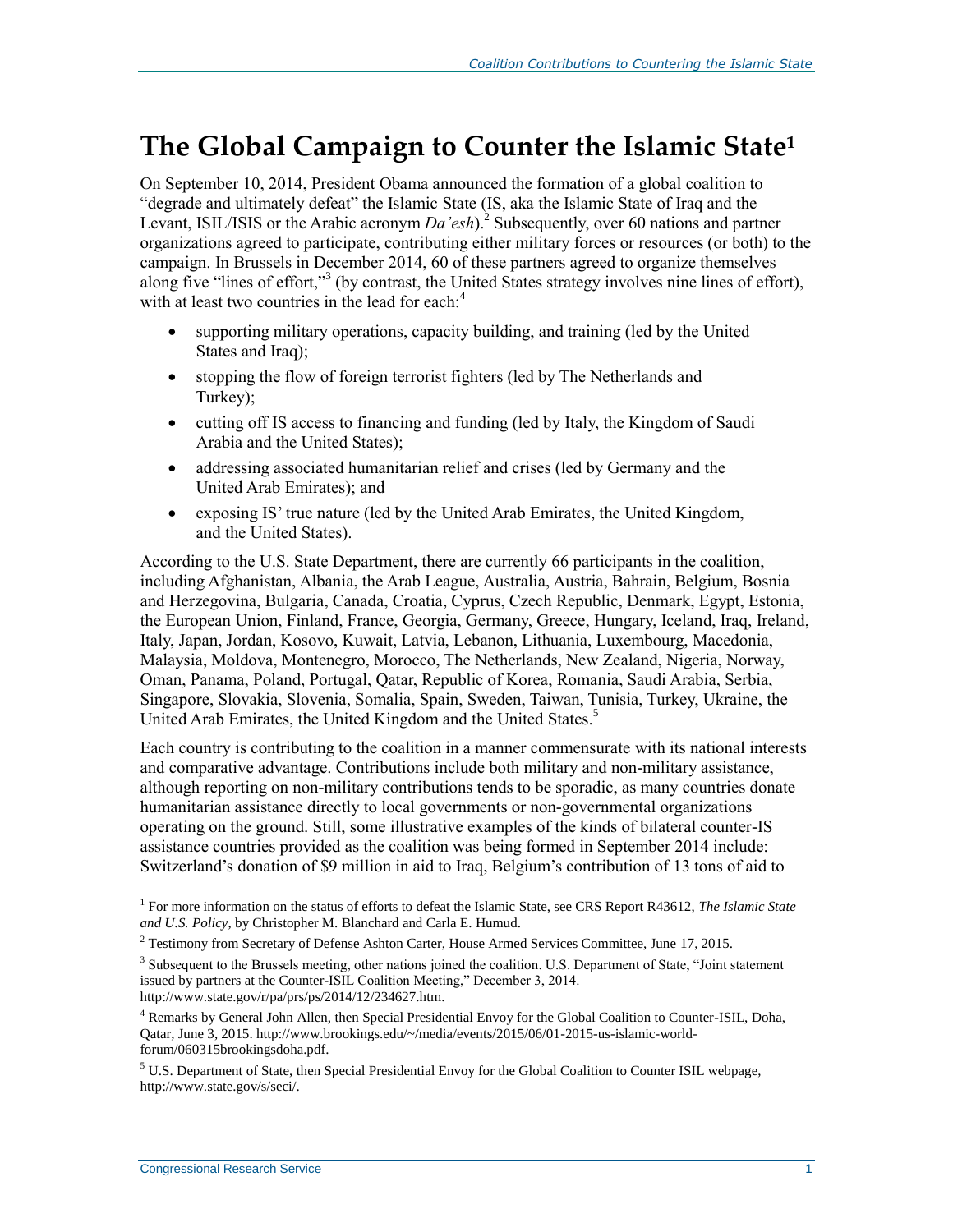Iraq generally, Italy's contribution of \$2.5 million worth of weaponry (including machine guns, rocket-propelled grenades, and 1 million rounds of ammunition), and Japan's granting of \$6 million in emergency aid to specifically help displaced people in Northern Iraq.<sup>6</sup>

# **Counter-IS Coalition Mandate**

In terms of the legal basis for the coalition, several United Nations Security Council Resolutions—in particular, 2170, 2178 and 2199—call on UN member states to take a variety of steps (to include coalition activities such as countering terrorist financing, assisting with humanitarian relief, countering IS messaging and assisting with stabilization support), although these fall short of explicitly authorizing the use of military force against the Islamic State. Some coalition participants have cited the Iraqi Government's letter to the United Nations Security Council requesting defense assistance and stating that Iraq faces threats from IS safe havens in Syria as a further legal basis for participating in the military coalition. With respect to the U.S. contribution to the military campaign, some observers have argued that a new authorization for the use of military force  $(AUMF)$  is required;<sup>7</sup> the Obama Administration maintains that it already has the necessary legal basis to prosecute the campaign through the 2001 AUMF (P.L. 107-40), and the Authorization for Use of Military Force Against Iraq Resolution of 2002 (2002 AUMF; P.L. 107-243).<sup>8</sup> Even so, U.S. Administration officials underscore that the military campaign is only one part of the overall effort to counter the Islamic State, asserting that success depends upon the ability to make progress in non-military areas.<sup>9</sup>

# **Military Aspects of the Coalition**

Operation Inherent Resolve, the military component of the global coalition to defeat the Islamic State, began on August 8, 2014. Subsequently, according to United States Central Command and open source reporting, some 27 nations have joined the military component of the coalition. The current objectives of the coalition campaign are "destroying ISIL's parent tumor in Iraq and Syria, combating its worldwide spread, and protecting all homelands."<sup>10</sup> Accordingly, the campaign currently has three primary military components: coordinated air strikes, training and equipping local security forces, and targeted special operations, some based out of Northern Iraq while others apparently dedicated to operations in Syria.<sup>11</sup> The philosophy underpinning the campaign appears to be that fighting the Islamic State requires a long-term campaign for which Iraqis and their neighbors should take the lead; thus, in its view, U.S. and coalition forces should therefore

 $\overline{a}$ 

<sup>6</sup> Sebastian Payne, "What the 60-plus members of the anti-Islamic State coalition are doing," *The Washington Post*, September 25, 2014.

<sup>&</sup>lt;sup>7</sup> See, for example, Richard Fontaine & Vance Serchuk, "Can We Finally Get An AUMF Right? As Congress debates the war authorization against Islamic State, it should learn from past mistakes" *Politico*, February 15, 2015; Paul Kane, "Congress Split Over Ways to Face the Islamic State," *The Washington Post*, February 22, 2015.

<sup>8</sup> For more information, see CRS Report R43760, *A New Authorization for Use of Military Force Against the Islamic State: Issues and Current Proposals*, by Matthew C. Weed.

<sup>9</sup> Jim Garamone, "Wormuth Stresses Whole-of-Government Approach to ISIL," *DoD News*, July 13, 2015.

<sup>&</sup>lt;sup>10</sup> Terri Moon Cronk, "Carter: Counter-ISIL Defense Ministers Unanimously Support Objectives," DOD News, February 11, 2016, http://www.defense.gov/News-Article-View/Article/655155/carter-counter-isil-defense-ministersunanimously-support-objectives.

<sup>11</sup> Barbara Starr, *Army's Delta Force Begins to Target ISIS in Iraq*, CNN.com, February 29, 2016, http://www.cnn.com/2016/02/29/politics/pentagon-army-target-isis-iraq/.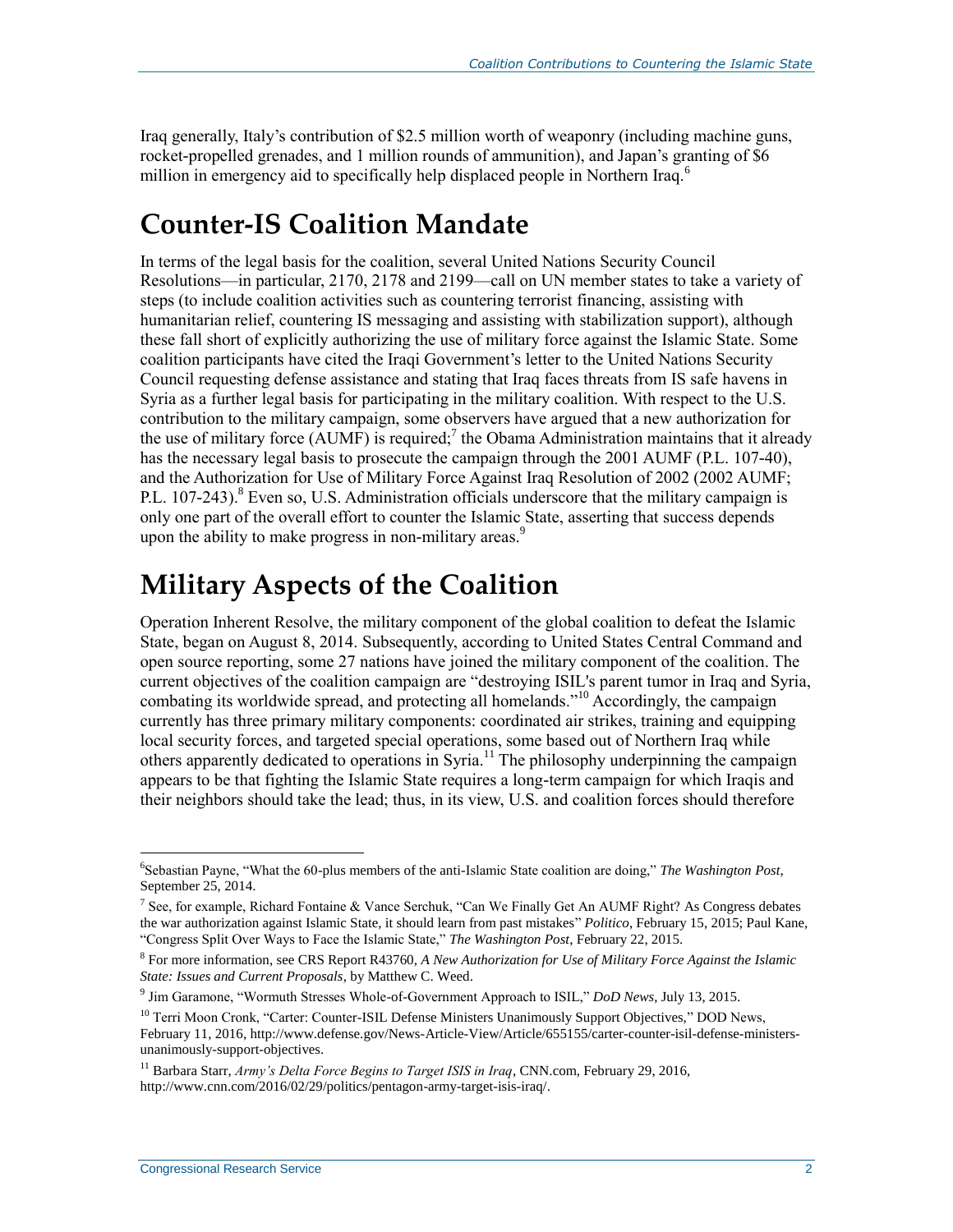focus on supporting Iraqis, Syrians, and others rather than taking on significant ground combat roles themselves.

According to the Department of Defense (DOD), as of June 28, 2016, the coalition conducted 13,470 airstrikes; 9099 of those in Iraq and the balance  $(4.71)$  in Syria.<sup>12</sup> By May 31, 2016, 26,374 targets were destroyed.<sup>13</sup> The United States has spent \$7.5 billion on counter-IS military operations since August 8, 2014, with an average daily cost of \$11.7 million.<sup>14</sup> **[Figure 1](#page-4-0)** illustrates the average daily cost of operations according to DOD estimates, by month, since August 2015:

Towards the end of 2015, the campaign to counter the Islamic State experienced several notable setbacks. First, despite the expenditure of upwards of \$500 million, the Department of Defense proved unable to field more than a "handful" of anti-IS troops in the Syrian battle space. Second, the Islamic State demonstrated a degree of strategic-level reach by inspiring (and in some cases coordinating) attacks in Western cities, notably Paris, Brussels, and San Bernardino, and expanding to other countries, including Libya.<sup>15</sup> As a result of these and other developments, the Obama Administration determined it should alter its military campaign plan,<sup>16</sup> shifting away from its "Iraq First" approach to

#### <span id="page-4-0"></span>**Figure 1. Operation Inherent Resolve: Average U.S. Daily Costs, by Month**





sequencing the campaign and targeting the Islamic State more directly while "accelerating"<sup>17</sup> its overall anti-IS operations.

Reflecting this decision, Secretary Carter announced that the U.S. would send an Expeditionary Targeting Force (ETF) of around 200 soldiers to the Iraqi theater. While the precise tasks of the ETF are classified, it is generally believed that it conducts raids and other operations, and collects intelligence.<sup>18</sup> Carter also announced a 50% increase in DOD's budget request for operations and capabilities associated with countering the Islamic State, for a total of \$7.5 billion. The request includes \$1.8 billion to purchase 45,000 GPS-guided smart bombs and laser-guided rockets, as well as an investment in maintaining  $4<sup>th</sup>$  generation fighter and attack jets, including the A-10.

In February of 2016, Secretary of Defense Carter expressed his frustration that military coalition partners were not doing enough to shoulder the military burden of countering the Islamic State.<sup>19</sup>

 $\overline{a}$ 

<sup>&</sup>lt;sup>12</sup> U.S. Department of Defense, "Operation Inherent Resolve: Targeted Operations against ISIL Terrorists," http://www.defense.gov/News/Special-Reports/0814\_Inherent-Resolve, accessed July 6, 2016.

 $13$  Ibid.

 $14$  Ibid.

<sup>&</sup>lt;sup>15</sup> Eric Schmitt, "Obama Is Pressed To Open Military Front Against ISIS In Libya," The New York Times, February 4, 2016.

<sup>16</sup> Andrew Tilghman, "This Is The Pentagon's New Strategy To Fight ISIS," *Military Times*, January 14, 2016.

<sup>&</sup>lt;sup>17</sup> Secretary of Defense Ashton Carter, "Remarks Previewing the FY 17 Defense Budget At The Economic Club of Washington," February 2, 2016.

<sup>18</sup> Dan Lamothe, "The Fight Against The Islamic State Just Entered a New Phase – And It Could Grow Soon*," Washington Post*, January 20, 2016.

<sup>19</sup> Aaron Mehta, "Carter Again Slams Anti-ISIS Partners on Lack of Assistance," *Defense News*, February 2, 2016, http://www.defensenews.com/story/war-in-syria/2016/02/02/carter-slams-isis-coaltion-isil-syria-iraq-fight/79698804/.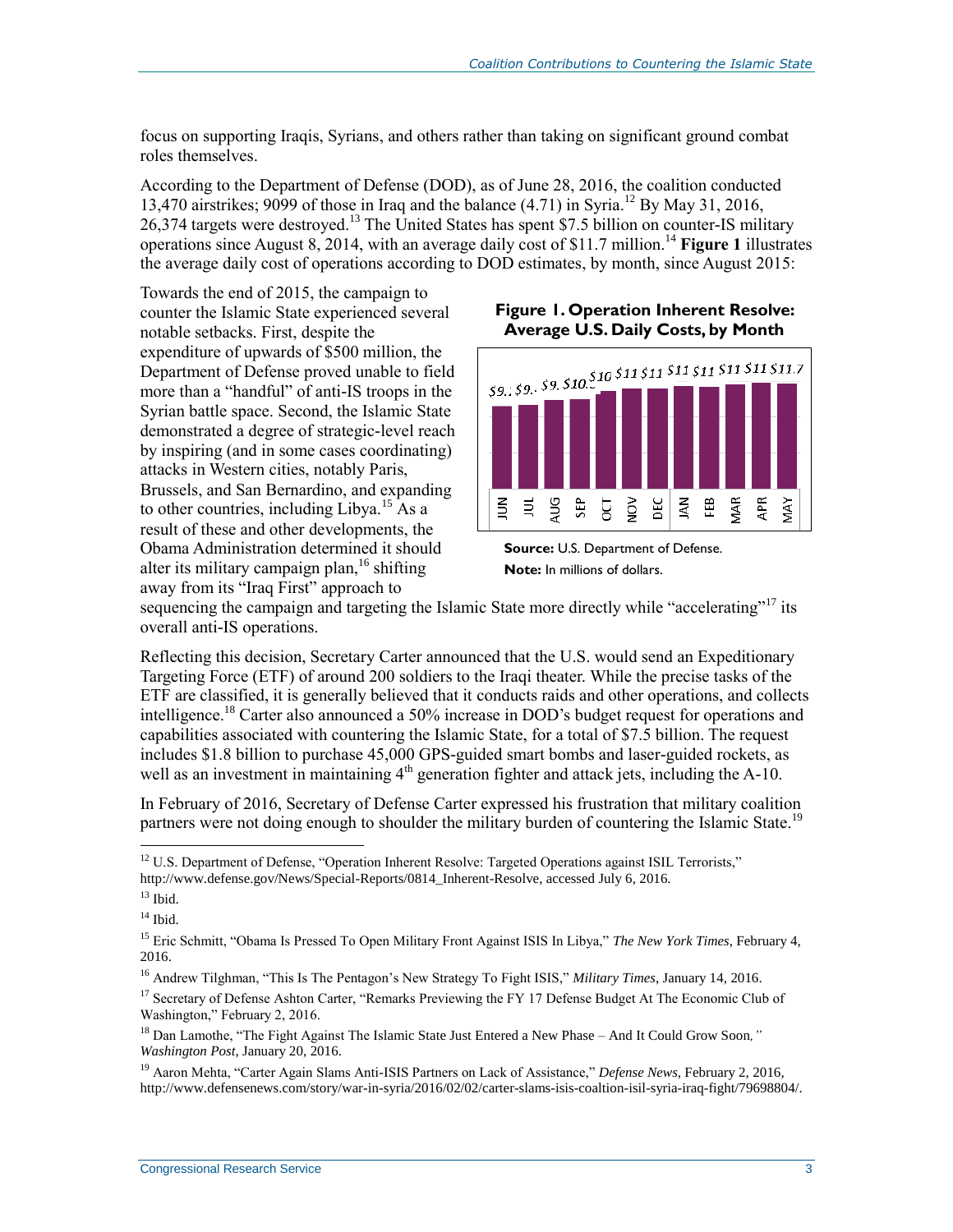Shortly thereafter, Secretary Carter met with his counterparts from a number of the coalition contributing nations at NATO Headquarters in Brussels to generate additional contributions to the campaign and brief other nations on the United States' updated concept of operations for OIR. The latter was unanimously agreed upon. In terms of force generation, Secretary Carter noted, "[i]n sum, nearly 90 percent of the countries participating in the coalition's military campaign have stepped up to do more in the last months and days."<sup>20</sup> According to public sources, contributions from coalition participants included extending air operations to Syria, training police, stabilizing, assisting in recovery, and providing more trainers, critical logistic support and materiel to local partners on the ground.<sup>21</sup>

On April 6, 2016, Pentagon officials stated that the coalition has "degraded the enemy's ability to move freely on the battlefield while regaining significant amounts of territory and degrading [IS] leadership and resources."<sup>22</sup> In July 2016, that assessment was reaffirmed by Secretary of Defense Ashton Carter at a meeting of contributors to the counter-IS military coalition. He noted that "play by play, town after town, from every direction and in every domain—our campaign has accelerated further, squeezing ISIL and rolling it back towards Raqqa and Mosul.... We're isolating those two cities and effectively setting the stage to collapse ISIL's control over them."<sup>23</sup> Recognizing that the Islamic State may now be active in some parts of Libya, a statement by the group also noted that its members "stand ready to assist the Government of National Accord."<sup>24</sup>

On July 11, 2016, Ash Carter visited Baghdad and announced the deployment of a further 560 U.S. soldiers to Iraq, raising the total number of authorized US forces in Iraq to 4.647.<sup>25</sup>

#### **NATO**

While the North Atlantic Treaty Organization itself is not a coalition member, many of its member states are active participants in the counter-IS military campaign. At the July 2016 Summit of Heads of State and Government in Warsaw, NATO reaffirmed its commitment to fighting terrorism and supporting the counter-IS coalition. The alliance agreed that its Airborne Warning and Control System (AWACS) would provide valuable support to coalition members, although those systems have not yet been deployed. The alliance further agreed to expand its current training mission for Iraqi officers, which is currently based in Jordan, into Iraq itself.<sup>26</sup>

 $\overline{a}$ 

<sup>&</sup>lt;sup>20</sup> Terri Moon Cronk, "Carter: Counter-ISIL Defense Ministers Unanmously Support Objectives," DOD News, February 11, 2016, http://www.defense.gov/News-Article-View/Article/655155/carter-counter-isil-defense-ministersunanimously-support-objectives.

 $^{21}$  Ibid.

<sup>22</sup> Terri Moon Cronk, "Counter-ISIL Campaign Shows Strong Progress, Admiral Says," *DOD News*, April 6, 2016, http://www.defense.gov/News-Article-View/Article/714995/counter-isil-campaign-shows-strong-progress-admiralsays.

<sup>&</sup>lt;sup>23</sup> http://www.defense.gov/News/Speeches/Speech-View/Article/850519/opening-remarks-at-counter-isil-defenseminister-meeting.

<sup>&</sup>lt;sup>24</sup> U.S. Department of State Office of the Spokesperson, "Joint Statement by Foreign and Defense Ministers of the Expanded Small Group of the Global Coalition to Counter ISIL/Daesh" July 21, 2016, http://www.state.gov/r/pa/prs/ps/2016/07/260379.htm.

<sup>25</sup> Austin Wright, "Obama Approves 560 More Troops to Iraq," *Politico Pro Defense*, July 11, 2016.

<sup>&</sup>lt;sup>26</sup> North Atlantic Treaty Organization, "NATO Secretary General Attends Meeting of Counter-ISIL Coalition," July 25, 2016, http://www.nato.int/cps/en/natohq/news\_134216.htm.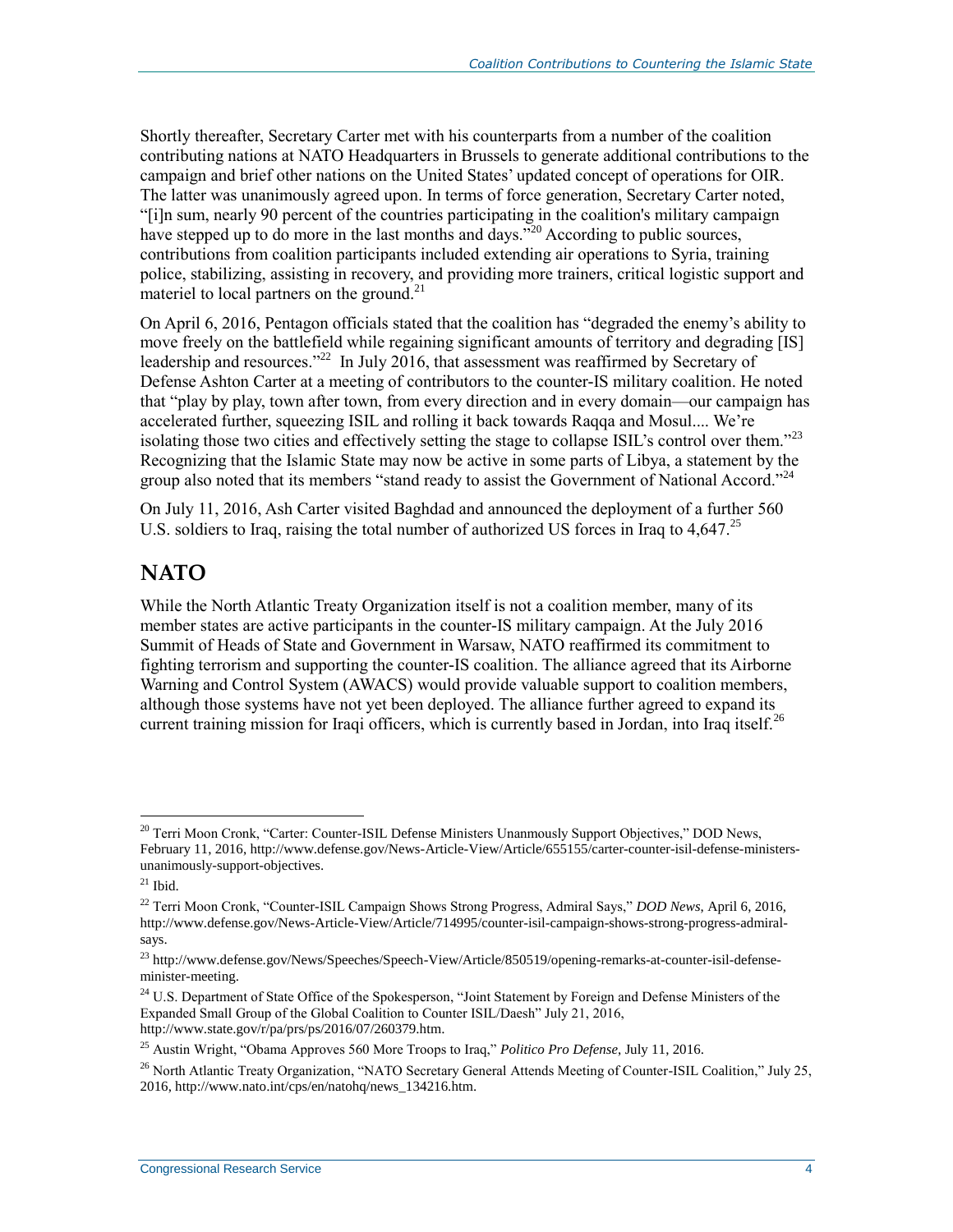### **Russia<sup>27</sup>**

Russian President Vladimir Putin announced on March 14, 2016, that Russia would begin withdrawing the "main part" of its forces in Syria.<sup>28</sup> Observers subsequently noted that this did not indicate a full withdrawal from Syria. As some observers note, "what is happening on the ground is a drawdown of forces that were surged to Syria in the aftermath of the shootdown of a Russian Su-24 by Turkey in November 2015 and the intensified fighting over the winter.<sup>229</sup> Russia has retained a number of its aircraft in Syria, its naval basing at Tartous, as well as its S-400 air defense system in Latakia. Russia initially built up its military presence at Latakia in September 2015 and launched an air campaign on September 30. Most recently, Russia has also reportedly launched airstrikes in Syria from Iranian territory.<sup>30</sup>

In part because of Moscow's long history and relationship with the Asad regime, Russia's strategic priorities in Syria appear to fundamentally differ from those of the U.S.-led counter-IS coalition, which has generally argued that Asad could not remain in power as a result of any settlement arrangements. These strategic differences manifested in Russia's military targeting priorities. Through mid-November 2015, Russia had largely struck what it referred to as "terrorist" elements opposed to the Asad regime, including—but not limited to—the Islamic State.<sup>31</sup> In the summer of 2016, the Obama Administration reportedly proposed the establishment of a U.S.-Russia "Joint Implementation Group" in order to "enable expanded coordination between the United States and the Russian Federation beyond the established safety of flight procedures."<sup>32</sup> While doing so might better enable campaign coordination between the United States and Russia, the proposal has already been faced with challenges, to include doubts from DOD and the Intelligence Community, Russian and Syrian tactical developments on the ground counter to the U.S.-led coalition's interests, <sup>33</sup> and strategic concerns regarding the overall efficacy of more closely working with Russia.<sup>34</sup>

Opinion/Graphics/terms\_of\_reference\_for\_the\_Joint\_Implementation\_Group.pdf?tid=a\_inl.

 $\overline{a}$ <sup>27</sup> For more information, see CRS Insight IN10360, *Russian Deployments in Syria Complicate U.S. Policy*, by Carla E. Humud et al.

<sup>&</sup>lt;sup>28</sup> Denis Dyomkin and Suleiman Al-Khalidi, "Putin Says Russians To Start Withdrawing From Syria, As Peace Talks Resume," *Reuters*, March 15, 2016.

 $29$  Ibid.

<sup>&</sup>lt;sup>30</sup> Eric Cunningham and Karen DeYoung, "Strikes from Iranian Air Base Show Russia's Expanding Footprint in the Middle East," *The Washington Post*, August 16, 2016, https://www.washingtonpost.com/world/russia-uses-iranian-airbase-to-bomb-syria/2016/08/16/6b2a30e2-6393-11e6-96c0-37533479f3f5\_story.html.

<sup>31</sup> Michael Kofman, "The Russian Intervention in Syria: Policy Options and Exit Strategies" *War on the Rocks*, October 21, 2015.

<sup>32</sup> Josh Rogin, "Obama's Syria Plan Teams Up American and Russian Forces," *The Washington Post,* July 13, 2016, https://www.washingtonpost.com/opinions/global-opinions/obamas-syria-plan-teams-up-american-and-russianforces/2016/07/13/8d7777cc-4935-11e6-acbc-4d4870a079da\_story.html?utm\_term=.ca60d253fa51. See also: https://www.washingtonpost.com/r/2010-2019/WashingtonPost/2016/07/13/Editorial-

<sup>33</sup> Tom Miles and John Walcott, "Attempt at U.S.-Russia Cooperation in Syria Suffers Major Setbacks," *Reuters,* July 29, 2016, http://www.reuters.com/article/us-mideast-crisis-usa-russia-idUSKCN10900V.

<sup>&</sup>lt;sup>34</sup> Michael G. Waltz and Lorianne Woodrow Moss, "Five Reasons Why Cooperating with Moscow on Syria is a Bad Idea," *War on the Rocks*, July 19, 2016, http://warontherocks.com/2016/07/five-reasons-why-cooperating-withmoscow-on-syria-is-a-bad-idea/.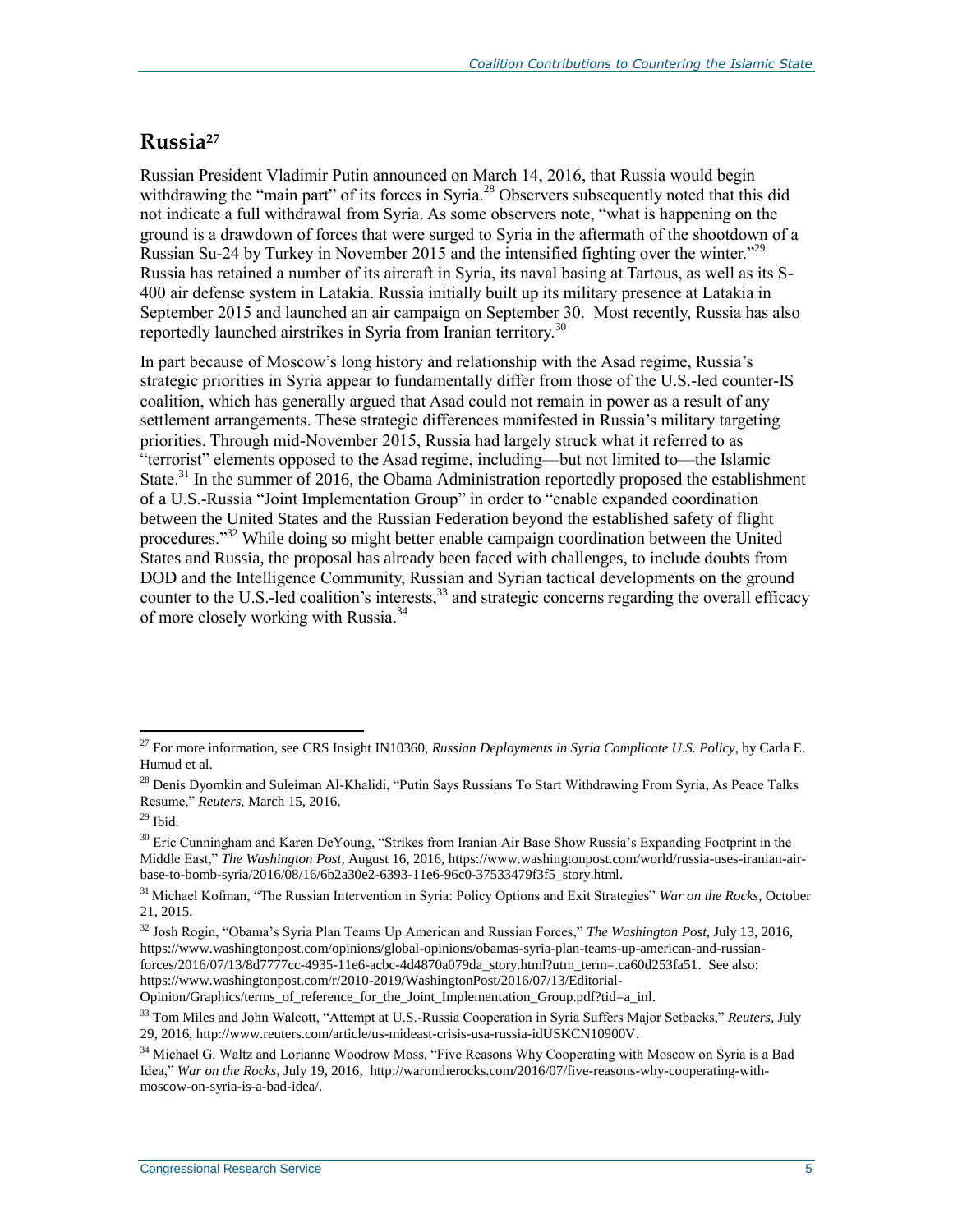#### **Turkey<sup>35</sup>**

Since the summer of 2015, Turkey has allowed the United States and other members of the anti-IS coalition to use Turkish airspace and bases to conduct strikes on the Islamic State in Iraq and Syria. Turkey has also periodically carried out its own air and artillery strikes in Syria against IS targets, including in response to apparent IS rocket attacks.

Conflict in Turkey's southeast and large-scale terrorist attacks since 2015 in Istanbul, Ankara, and elsewhere have increased official Turkish concerns about both the Islamic State and the Kurdish militant group PKK (Kurdistan Workers' Party). The PKK is a U.S.-designated terrorist organization with links to the Syrian Kurdish Democratic Union Party (PYD)/People's Protection Units (YPG). U.S. defense officials describe the YPG as one of the most effective anti-IS ground forces in Syria. In August 2016, U.S. and Turkish forces began a joint operation with some Syrian militias to clear IS fighters from the Syrian border town of Jarabulus, with likely implications for the YPG as well. For more information on Turkey-Kurdish dynamics that could affect coalition operations, see CRS Report R44513, *Kurds in Iraq and Syria: U.S. Partners Against the Islamic State*, coordinated by Jim Zanotti, and CRS Report R44000, *Turkey: Background and U.S. Relations In Brief*, by Jim Zanotti.

A July 2016 failed coup in Turkey has led to a massive government response aimed at reorganizing the command and personnel structure of the Turkish military, along with several other important official and unofficial institutions in Turkish society. Key Turkish commanders, including those with responsibility for the Syrian border and the Turkish presence at Incirlik air base (where most anti-IS coalition forces are based) were reportedly detained in connection with the coup plot. The sudden and significant changes have raised questions about Turkish military capabilities and morale, as well as about U.S./NATO-Turkey dynamics that could affect future coalition use of Turkish bases and other aspects of Turkey's participation in the anti-IS coalition. For more information, see CRS Report R44000, *Turkey: Background and U.S. Relations In Brief*, by Jim Zanotti.

### **Challenges to Coalition Coherence**

Organizing and prosecuting a coalition campaign presents a variety of challenges in addition to the military task of defeating an opponent. In the first instance, without a single authority responsible for prioritizing and adjudicating between different multinational civilian and military lines of effort, various actors often work at cross-purposes without intending to do so. These coalition coordination challenges were demonstrated in recent military campaigns (particularly in Afghanistan). Exacerbating matters, other actors in the region—some of whom are coalition partners—have different, and often conflicting, longer-term regional geopolitical interests from those of the United States or other coalition members. This, in turn, may lead nations participating in the coalition to advance their goals and objectives in ways that might contradict each other. Finally, participants in the coalition have different tolerances for risk, and therefore will determine "rules of engagement" (ROE), or "caveats" that can constrain the ability of military commanders from employing military force as they see fit. While navigable, all these factors can make it considerably more difficult to consolidate gains and achieve campaign success.

 $\overline{a}$  $35$  This section was authored by Jim Zanotti, Specialist in Middle Eastern Affairs.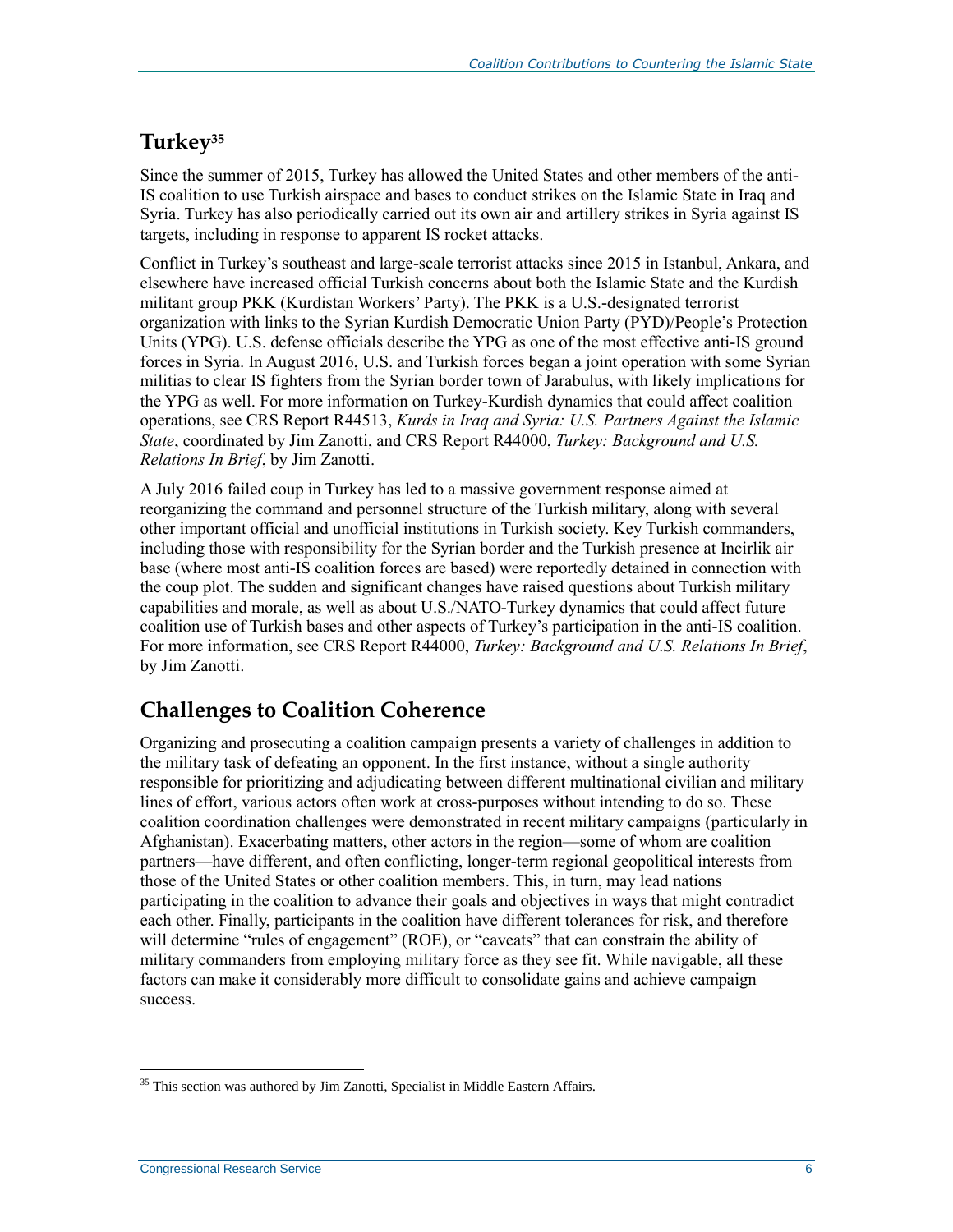This brief report offers several figures. The first is a map of the training and capacity building bases across Iraq, and key nations operating out of those bases as reported by United States Central Command and supplemented with open source reporting. The second is a table depicting participants in the military campaign, and what specifically each country is contributing in terms of military forces, according to open source data compiled by CRS and information provided by United States Central Command at the time of writing. This report update reflects significant changes regarding the coalition's composition up until August 16, 2016.



**Figure 2. Country Participation at Training and Capacity Building Bases in Iraq**

**Source:** Operation Inherent Resolve and open source Reporting, as of August 1, 2016.

**Notes:** This map differs from a comparable one published by OIR in two respects. First, the Canadian press reports Canadian Special Operations forces performing BPC/training missions out of Erbil. Second, the UK Ministry of Defence announced at the end of June 2016 that additional trainers will "soon" be deployed to Al Asad Air Base.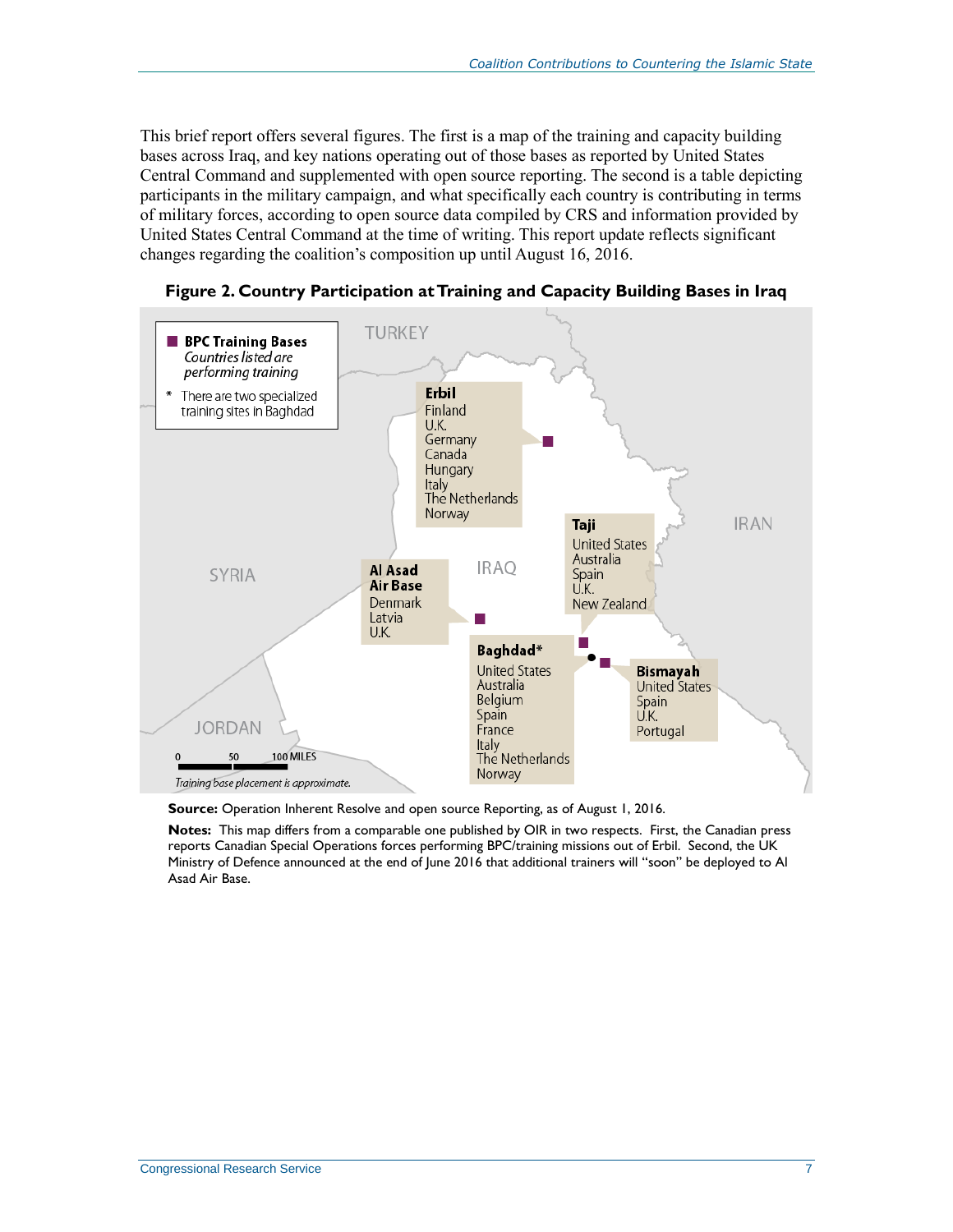| <b>COUNTRY</b> | <b>TRAINING AND ADVISING</b><br><b>MISSION CONTRIBUTIONS</b>                                                          | <b>AIRSTRIKE</b><br><b>CONTRIBUTIONS</b>                                                                                                | <b>OTHER</b><br><b>CONTRIBUTIONS</b>                                                                                                                                                                                                                         |
|----------------|-----------------------------------------------------------------------------------------------------------------------|-----------------------------------------------------------------------------------------------------------------------------------------|--------------------------------------------------------------------------------------------------------------------------------------------------------------------------------------------------------------------------------------------------------------|
| Australia      | Approx. 380 personnel, including 80<br>special forces personnel advising Iraqi<br>counterterrorist units <sup>a</sup> | Strike operations in Iraq and Syria; at<br>least four F/A-18 Hornet fighters, a<br>tanker aircraft, and an airborne control<br>aircraft | Approx. 400 personnel in support of missions<br>that include air-combat and air-combat support                                                                                                                                                               |
| <b>Bahrain</b> | N/A                                                                                                                   | Strike operations in Syria; unspecified<br>number of aircraft                                                                           | N/A                                                                                                                                                                                                                                                          |
| <b>Belgium</b> | Approx. 35 personnel                                                                                                  | Strike operations in Iraq; 6 F-16A/Bs<br>based in Jordan <sup>b</sup>                                                                   | Approx. 120 personnel in support of missions<br>that include air-combat and air-combat support                                                                                                                                                               |
| Canada         | Approx. 210 personnel <sup>c</sup>                                                                                    | N/A                                                                                                                                     | Approx. 640 personnel in support of missions<br>that include air-to-air refueling and aerial<br>intelligence, surveillance, and reconnaissance<br>(ISR); I CC-150 Polaris transport aircraft; 2 CP-<br>140 Aurora surveillance aircraft remain in<br>theater |
| <b>Denmark</b> | Approx. 180 personnel                                                                                                 | Strike operations in Iraq and Syria; 7 F-<br>16s deployed to Incirlik <sup>d</sup>                                                      | Approx. 20 staff officers at coalition regional<br>headquarters                                                                                                                                                                                              |
| <b>Estonia</b> | Approx. 10 trainers                                                                                                   | N/A                                                                                                                                     | N/A                                                                                                                                                                                                                                                          |
| <b>Finland</b> | Approx. 100 personnel <sup>e</sup>                                                                                    | N/A                                                                                                                                     | N/A                                                                                                                                                                                                                                                          |

#### **Table 1. Military Coalition Contributions to Countering the Islamic State**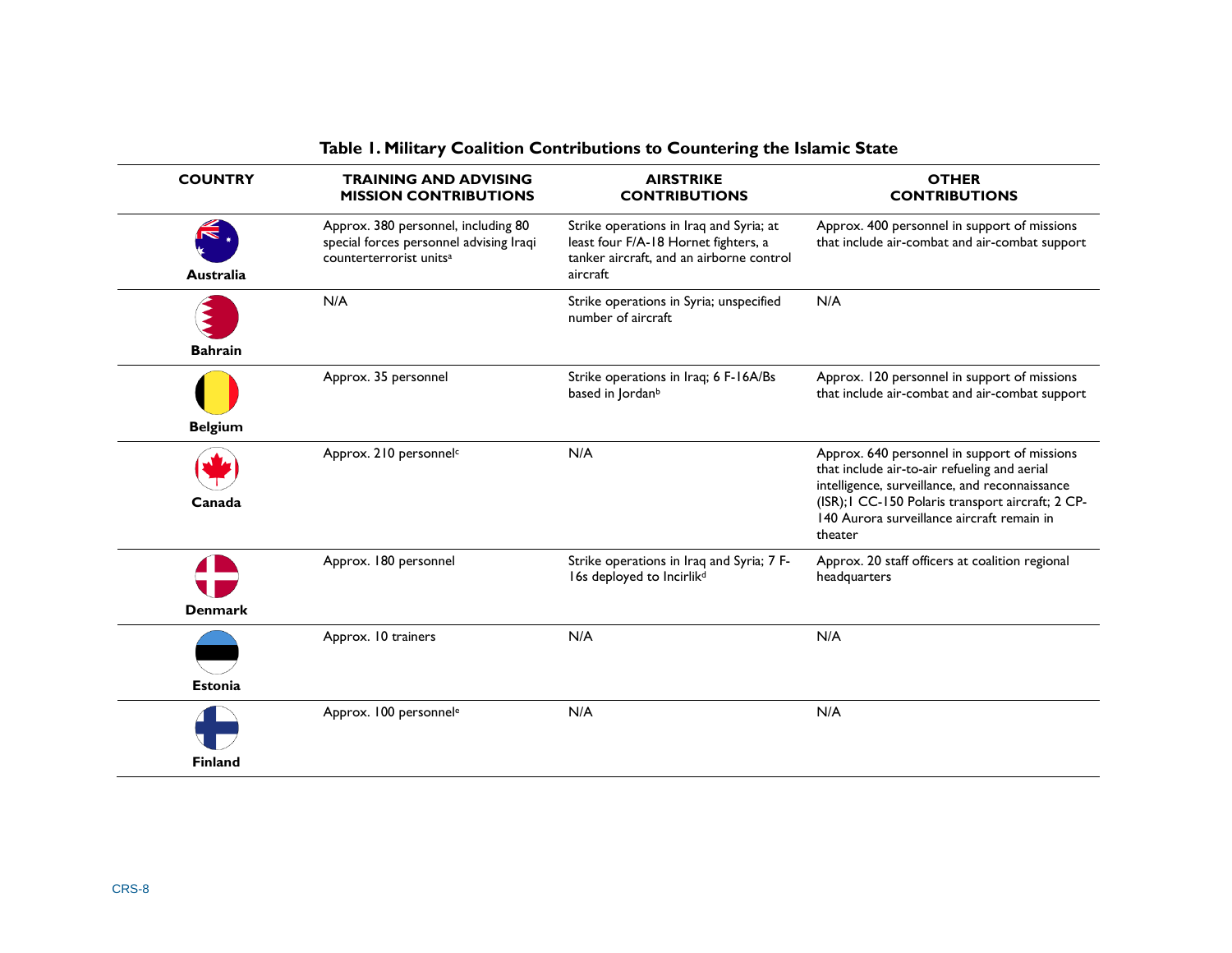| <b>COUNTRY</b> | <b>TRAINING AND ADVISING</b><br><b>MISSION CONTRIBUTIONS</b>                                                                                     | <b>AIRSTRIKE</b><br><b>CONTRIBUTIONS</b>                                                                                                                                                                                                                                                                                                                                                                                                                                                                             | <b>OTHER</b><br><b>CONTRIBUTIONS</b>                                                                                                                                                                                                                                                            |
|----------------|--------------------------------------------------------------------------------------------------------------------------------------------------|----------------------------------------------------------------------------------------------------------------------------------------------------------------------------------------------------------------------------------------------------------------------------------------------------------------------------------------------------------------------------------------------------------------------------------------------------------------------------------------------------------------------|-------------------------------------------------------------------------------------------------------------------------------------------------------------------------------------------------------------------------------------------------------------------------------------------------|
| Francef        | Approx. 1,000 personnel                                                                                                                          | Strike operations in Iraq and Syria; 6<br>Dassault Rafale M multi-role fighters and<br>8 Dassault Mirage 2000D fighters;<br>support aircraft that include 1 KC-<br>135FR tanker, I E-3F AWACS on a<br>rotational basis, and I Breguet<br>Atlantique 2 maritime patrol aircraft;<br>and sea-based operations that include I<br>La Fayette-class frigate. The Charles de<br>Gaulle Carrier Strike Group also<br>supports counter-IS operations on a<br>rotational basis, and is due to return to<br>theater fall 2016. | Unspecified number of approx. 1,000 total<br>personnel in theater in support of missions that<br>include air-combat and air-combat support                                                                                                                                                      |
| Germanys       | Approx.150 personnel                                                                                                                             | N/A                                                                                                                                                                                                                                                                                                                                                                                                                                                                                                                  | Maximum of 1,200 personnel based in locations<br>including Turkey, Qatar and Kuwait in support<br>of missions that include air-to-air refueling and<br>aerial ISR; additional platforms and systems<br>including 6 Panavia Tornado ECR<br>reconnaissance aircraft, I Airbus A310 MRTT<br>tanker |
| Hungary        | Up to 150 personnel in Iraq authorized;<br>currently deployed approx. 125 troops,<br>chiefly providing force protection in<br>Northern Iraq/KRGh | N/A                                                                                                                                                                                                                                                                                                                                                                                                                                                                                                                  | 15 Iraqi Counter-IED NCOs training in Hungary<br>in 'train the trainers' program; donations of<br>ammunition and medium weaponry to the Iraqi<br><b>Security Forces</b>                                                                                                                         |
| <b>Italy</b>   | Approx. 1500 personnel by September<br>2016.                                                                                                     | N/A                                                                                                                                                                                                                                                                                                                                                                                                                                                                                                                  | Approx. 260 personnel in support of missions<br>that include air-to-air refueling and aerial ISR;<br>additional platforms and systems including 4<br>AMX-ACOL (flying aerial ISR missions), I<br>Boeing KC-767A, and 2 MQ-1 Predator UAVs                                                       |
| Jordan         | Training grounds                                                                                                                                 | Strike operations in Iraq and Syria;<br>unspecified number of aircrafti                                                                                                                                                                                                                                                                                                                                                                                                                                              | Unspecified number of additional personnel in<br>support of missions that include air-combat and<br>air-combat support; Prince Hassan Airbase<br>opened to coalition strike aircraft                                                                                                            |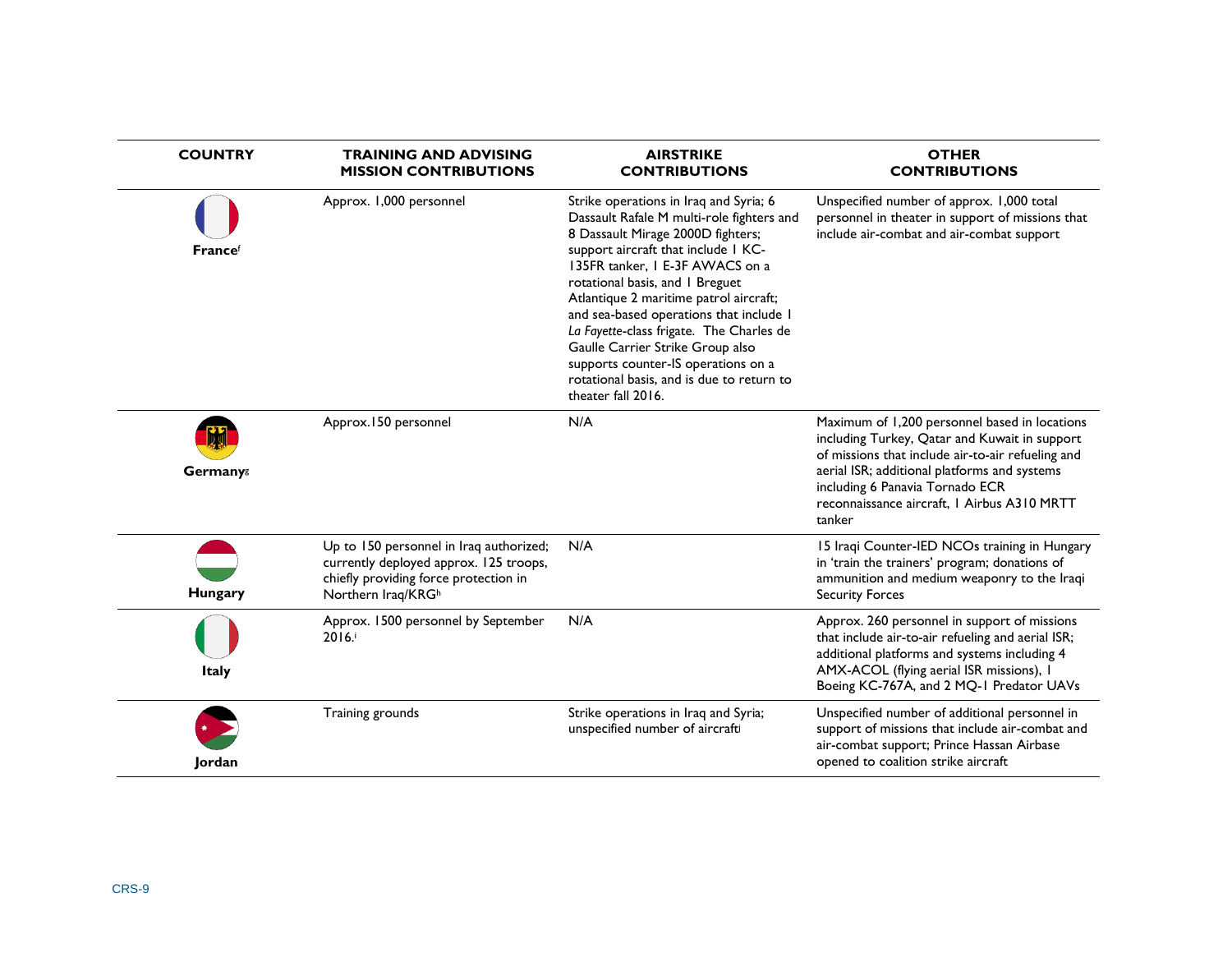| <b>COUNTRY</b>     | <b>TRAINING AND ADVISING</b><br><b>MISSION CONTRIBUTIONS</b> | <b>AIRSTRIKE</b><br><b>CONTRIBUTIONS</b>                                                                      | <b>OTHER</b><br><b>CONTRIBUTIONS</b>                                                                 |
|--------------------|--------------------------------------------------------------|---------------------------------------------------------------------------------------------------------------|------------------------------------------------------------------------------------------------------|
|                    | 10 trainers                                                  | N/A                                                                                                           | N/A                                                                                                  |
| Latvia             |                                                              |                                                                                                               |                                                                                                      |
|                    |                                                              |                                                                                                               |                                                                                                      |
|                    | Approx. 105 personnel deployed; 143<br>authorizedk           | N/A                                                                                                           | C-130 transport aircraft and associated support<br>personnel                                         |
| <b>New Zealand</b> |                                                              |                                                                                                               |                                                                                                      |
|                    | Approx. 150 personnel                                        | Strike operations in Iraq and Syria;<br>Dutch F-16s returned to the<br>Netherlands for routine maintenance on | Approx. 50 staff officers in theater                                                                 |
| <b>Netherlands</b> |                                                              | July 1, 2016.                                                                                                 |                                                                                                      |
|                    | Approx. 150 personnel                                        | N/A                                                                                                           | Of the 150, an unspecified number of special<br>operations forces to support operations in<br>Syriam |
| Norway             |                                                              |                                                                                                               |                                                                                                      |
|                    | Approx. 60 personnel <sup>n</sup>                            | N/A                                                                                                           | Approx. 150 personnel deployed to Kuwait<br>along with 4 F-16Cs in an ISR role                       |
| Poland             |                                                              |                                                                                                               |                                                                                                      |
| υ,                 | Approx. 30 personnel                                         | N/A                                                                                                           | N/A                                                                                                  |
| Portugal           |                                                              |                                                                                                               |                                                                                                      |
|                    | Training grounds                                             | N/A                                                                                                           | Provision of in-country basing, transport aircraft<br>and overflight authorizations for U.S. forces  |
| Qatar              |                                                              |                                                                                                               |                                                                                                      |
|                    | Training facilities and basing                               | Strike operations in Syria; unspecified<br>number of aircraft <sup>o</sup>                                    |                                                                                                      |
| Saudi Arabia       |                                                              |                                                                                                               |                                                                                                      |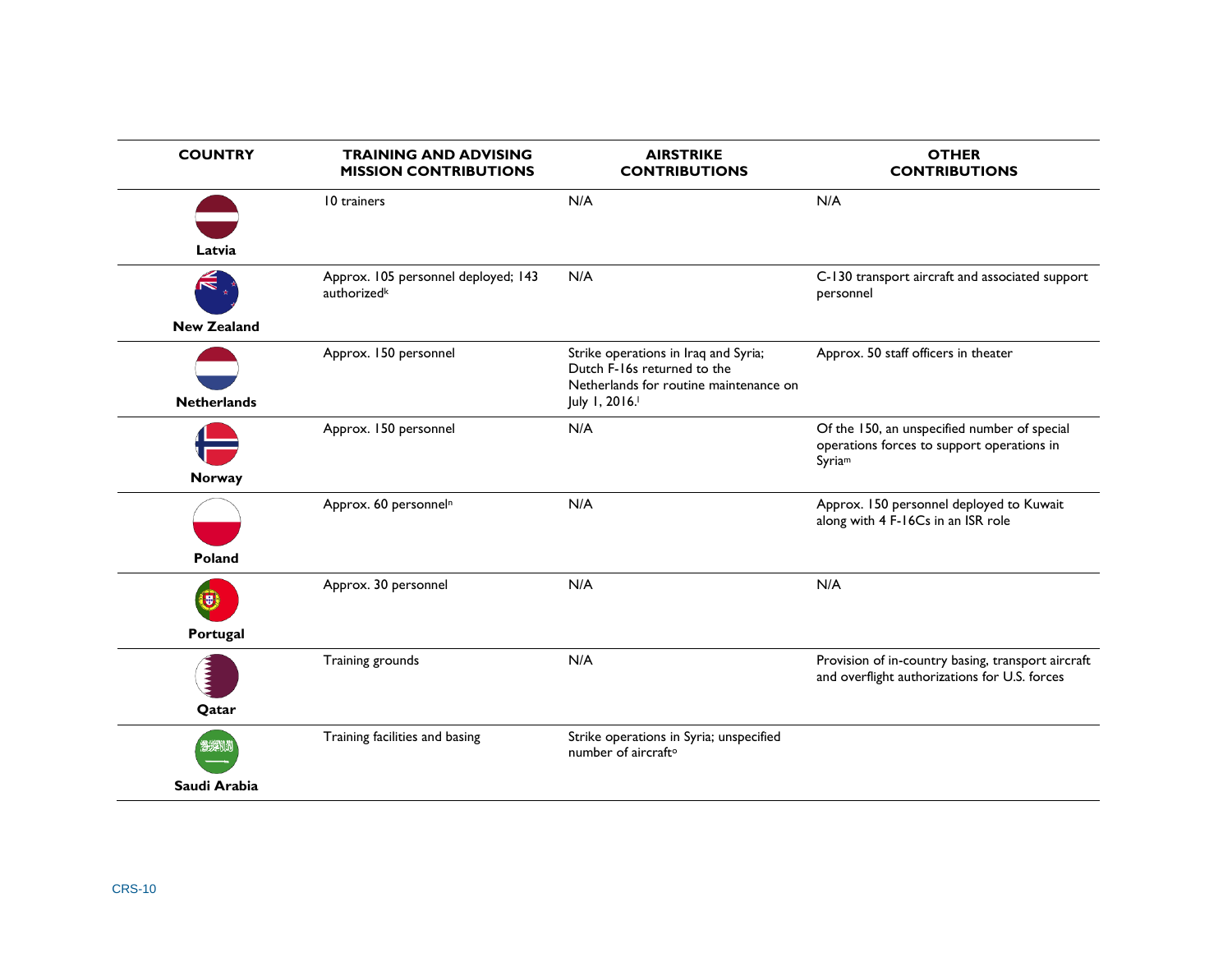| <b>COUNTRY</b>              | <b>TRAINING AND ADVISING</b><br><b>MISSION CONTRIBUTIONS</b>                | <b>AIRSTRIKE</b><br><b>CONTRIBUTIONS</b>                                                                                                                                              | <b>OTHER</b><br><b>CONTRIBUTIONS</b>                                                                                                                                                |
|-----------------------------|-----------------------------------------------------------------------------|---------------------------------------------------------------------------------------------------------------------------------------------------------------------------------------|-------------------------------------------------------------------------------------------------------------------------------------------------------------------------------------|
| $G^*$                       | N/A                                                                         | N/A                                                                                                                                                                                   | Tanker aircraft and headquarters personnel                                                                                                                                          |
| <b>Singapore</b>            |                                                                             |                                                                                                                                                                                       |                                                                                                                                                                                     |
|                             | Approx. 300 personnel                                                       | N/A                                                                                                                                                                                   | N/A                                                                                                                                                                                 |
| <b>Spain</b>                |                                                                             |                                                                                                                                                                                       |                                                                                                                                                                                     |
| <b>Sweden</b>               | Approx. 35 trainersP                                                        | N/A                                                                                                                                                                                   | N/A                                                                                                                                                                                 |
|                             | Training grounds                                                            | Strike operations in Syria and Iraq;<br>unspecified number of aircraftr                                                                                                               | Long-range artillery strikes in northern Iraq and<br>Syria                                                                                                                          |
| <b>Turkey</b> <sup>q</sup>  |                                                                             |                                                                                                                                                                                       |                                                                                                                                                                                     |
|                             | Unspecified number of personnel<br>deployed in Syria.                       | Unspecified number of aircraft                                                                                                                                                        | N/A                                                                                                                                                                                 |
| <b>United Arab Emirates</b> |                                                                             |                                                                                                                                                                                       |                                                                                                                                                                                     |
| <b>United Kingdom</b>       | Approx. 400 personnel                                                       | Strike and surveillance operations in Iraq<br>and Syria, including use of Tornado GR4<br>aircraft, Reaper UCAVs, Sentinel ISR<br>aircraft, and Voyager refueling tankers <sup>s</sup> | The UK is taking the lead in designing a<br>country-wide program for the coalition to<br>provide training and equipment to counter the<br>threat from improvised explosive devices. |
| <b>United States</b>        | 4,647 personnel authorized for Iraq;<br>300 personnel authorized for Syriat | Strike operations in Iraq and Syria;<br>unspecified number of aircraft-largest<br>contributor of material and personnel<br>resources to the coalition                                 | Also uses global capabilities and short term<br>deployment of key enablers to meet operational<br>requirements.                                                                     |

**Sources:** Department of Defense and open source reporting as of 1 August 2016.

**Notes:** Country personnel and material contributions are approximate due to rotations in and out of theater, and are subject to rapid fluctuations based on changing operational circumstances.

<span id="page-12-0"></span>a. Australian Defence Force, "Global Operations: Operation OKRA," at http://www.defence.gov.au/Operations/Okra/. Accessed March 10, 2016.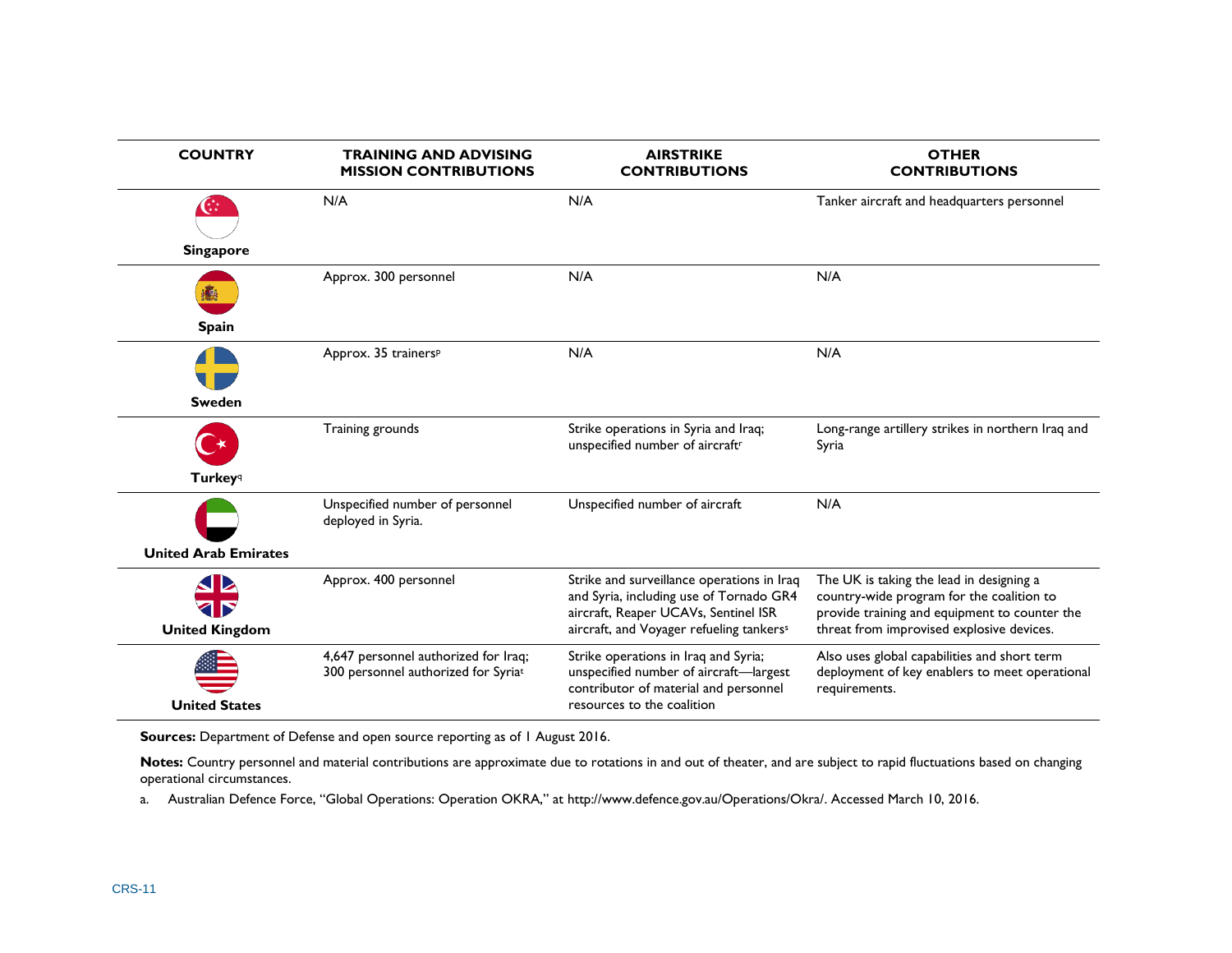- <span id="page-13-0"></span>b. Belgian naval forces also participated in Task Force 50, sending one frigate to the Mediterranean from November 2015-February 2016.
- <span id="page-13-1"></span>c. Canadian Armed Forces, "Operation IMPACT," at http://www.forces.gc.ca/en/operations-abroad-current/op-impact.page. Accessed August 1, 2016.
- <span id="page-13-2"></span>d. On April 19, 2016, the Danish Ministry of Defense received authorization from the Danish Parliament to re-deploy 7 F-16s for airstrike operations in Iraq and Syria, to deploy a C-130J transport aircraft, and add a new personnel contingent that would include approximately 60 special forces personnel to train and advise Iraqi Security Forces personnel. Approximately 170 personnel would be deployed in air-combat and air-transport roles. Danish airstrikes in Iraq resumed on 2 August 2016 (source: Forsvarsministereit). See also: http://www.reuters.com/article/us-mideast-crisis-danish-mission-idUSKCN0XG2AV
- <span id="page-13-3"></span>e. On February 26, 2016, the Finnish government announced that as of September 1, 2016, approximately 50 additional personnel would be deployed in support of existing training and advising missions in Northern Iraq, for a total of 100 trainers and military advisers.
- <span id="page-13-4"></span>f. Ministère de la Défense (France), "Operation Chammal 2016," at http://www.defense.gouv.fr/operations/irak-syrie/cartes/cartes. Accessed June 29, 2016. On July 13, 2016, President Hollande announced the redeployment of the *Charles de Gaulle* in the fall of 2016.
- <span id="page-13-5"></span>g. German Bundeswehr, "Syrien: Kampf gegen den IS" and "Irak: Ausbildung für den Kampf gegen den IS," at http://www.bundeswehr.de/. Accessed June 30, 2016.
- <span id="page-13-6"></span>h. Information on the Hungarian contribution to the counter-IS coalition was obtained through the Defense Attaché Office of Hungary, Washington, DC.
- <span id="page-13-7"></span>i. Italian Ministry of Defense, "Prima Parthica: Contributo nazionale," at http://www.difesa.it/OperazioniMilitari/. Accessed March 11, 2016.
- <span id="page-13-8"></span>j. Open sources indicate that up to 20 Jordanian F-16 aircraft participated in airstrikes against ISIL carried out in in early 2015, but do not indicate approximate numbers of F-16s that may participate in regular Jordanian airstrikes against ISIL.
- <span id="page-13-9"></span>k. http://www.defence.govt.nz/reports-publications/iraq/contents.html.
- <span id="page-13-10"></span>l. The parliamentary authorization for the Dutch air component lapsed on July 1, 2016. The Dutch air component's strike role is being carried on by 6 Belgian F-16s deployed to Jordan on June 27, 2016.
- <span id="page-13-11"></span>m. Information regarding Norwegian special operations forces (SOF) was collected from "Norway could send troops into Syria," Reuters, June 22, 2016. This article quotes a statement by Norwegian Defense Minister Ine Eriksen Soereide.
- <span id="page-13-12"></span>n. http://www.defense.gov/News/Article/Article/805642/carter-lauds-polands-expansion-new-zealands-extension-of-counter-isil-roles.
- <span id="page-13-13"></span>o. Saudi airstrikes have 'decreased rapidly' since September 2014. Saudi deployment of F-15s to Turkey was ostensibly to strike ISIS targets but in reality, few strike missions were carried out (IHS Jane's conflict monitor, accessed July 5, 2016)
- <span id="page-13-14"></span>p. In early 2015, the Swedish Parliament approved 35 trainers to be sent to Iraq, with an additional 85 personnel available if necessary for reinforcement or evacuation operations.
- <span id="page-13-15"></span>q. On or around December 3, 2015, Turkey deployed "hundreds" of personnel to northern Iraq as part of a "routine rotation" of its train-and-assist mission. The Iraqi Government disputed the legality of the deployment. While Turkey maintains that this action was undertaken with the "full knowledge" of the counter-ISIL coalition, this deployment appears to be a bilateral move independent of the U.S.-led military campaign. Open source reports from February 2016 indicate that Turkish personnel may still be conducting operations in the region. As of June 2016, Turkish aircraft were still striking PKK targets in Northern Iraq.
- <span id="page-13-16"></span>r. Based on a recent agreement struck between the United States and Turkey on July 23, 2015.
- <span id="page-13-17"></span>s. For additional information, see http://researchbriefings.parliament.uk/ResearchBriefing/Summary/SN06995.
- <span id="page-13-18"></span>t. For more information, see CRS Report R43612, *The Islamic State and U.S. Policy*. See also http://www.defense.gov/News/Special-Reports/0814\_Inherent-Resolve.